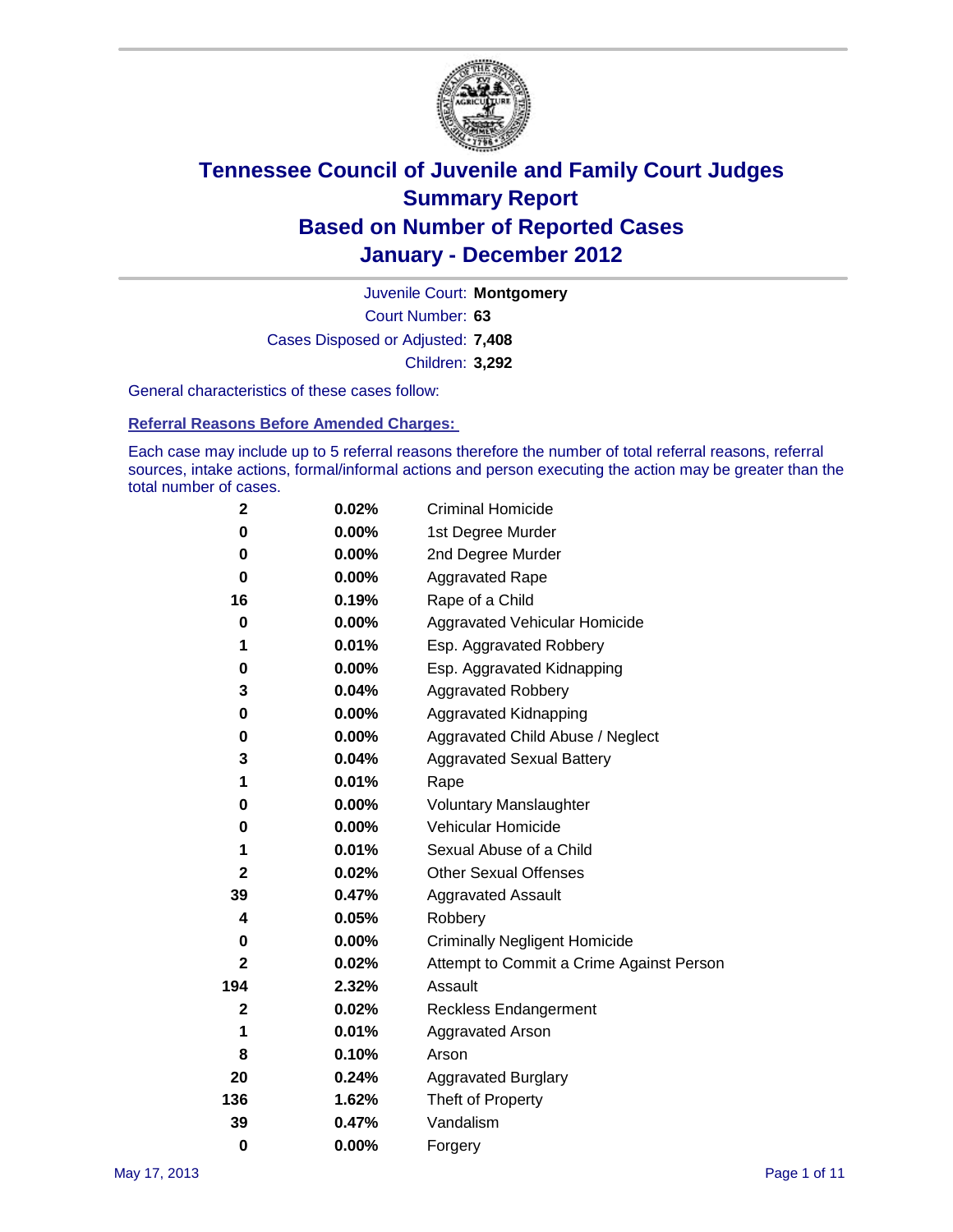

Court Number: **63** Juvenile Court: **Montgomery** Cases Disposed or Adjusted: **7,408** Children: **3,292**

#### **Referral Reasons Before Amended Charges:**

Each case may include up to 5 referral reasons therefore the number of total referral reasons, referral sources, intake actions, formal/informal actions and person executing the action may be greater than the total number of cases.

| $\pmb{0}$   | 0.00%    | <b>Worthless Checks</b>                                     |
|-------------|----------|-------------------------------------------------------------|
| $\mathbf 2$ | 0.02%    | Illegal Possession / Fraudulent Use of Credit / Debit Cards |
| 42          | 0.50%    | <b>Burglary</b>                                             |
| 4           | 0.05%    | Unauthorized Use of a Vehicle                               |
| 0           | $0.00\%$ | <b>Cruelty to Animals</b>                                   |
| 4           | 0.05%    | Sale of Controlled Substances                               |
| 60          | 0.72%    | <b>Other Drug Offenses</b>                                  |
| 108         | 1.29%    | Possession of Controlled Substances                         |
| 8           | 0.10%    | <b>Criminal Attempt</b>                                     |
| 11          | 0.13%    | Carrying Weapons on School Property                         |
| 4           | 0.05%    | Unlawful Carrying / Possession of a Weapon                  |
| 4           | 0.05%    | <b>Evading Arrest</b>                                       |
| $\mathbf 2$ | 0.02%    | Escape                                                      |
| 3           | 0.04%    | Driving Under Influence (DUI)                               |
| 46          | 0.55%    | Possession / Consumption of Alcohol                         |
| 13          | 0.16%    | Resisting Stop, Frisk, Halt, Arrest or Search               |
| $\mathbf 0$ | $0.00\%$ | <b>Aggravated Criminal Trespass</b>                         |
| 15          | 0.18%    | Harassment                                                  |
| 1           | 0.01%    | Failure to Appear                                           |
| 4           | 0.05%    | Filing a False Police Report                                |
| 5           | 0.06%    | Criminal Impersonation                                      |
| 145         | 1.73%    | <b>Disorderly Conduct</b>                                   |
| 22          | 0.26%    | <b>Criminal Trespass</b>                                    |
| 1           | 0.01%    | <b>Public Intoxication</b>                                  |
| 1           | 0.01%    | Gambling                                                    |
| 616         | 7.35%    | <b>Traffic</b>                                              |
| 9           | 0.11%    | Local Ordinances                                            |
| 9           | 0.11%    | Violation of Wildlife Regulations                           |
| 1           | 0.01%    | Contempt of Court                                           |
| 56          | 0.67%    | Violation of Probation                                      |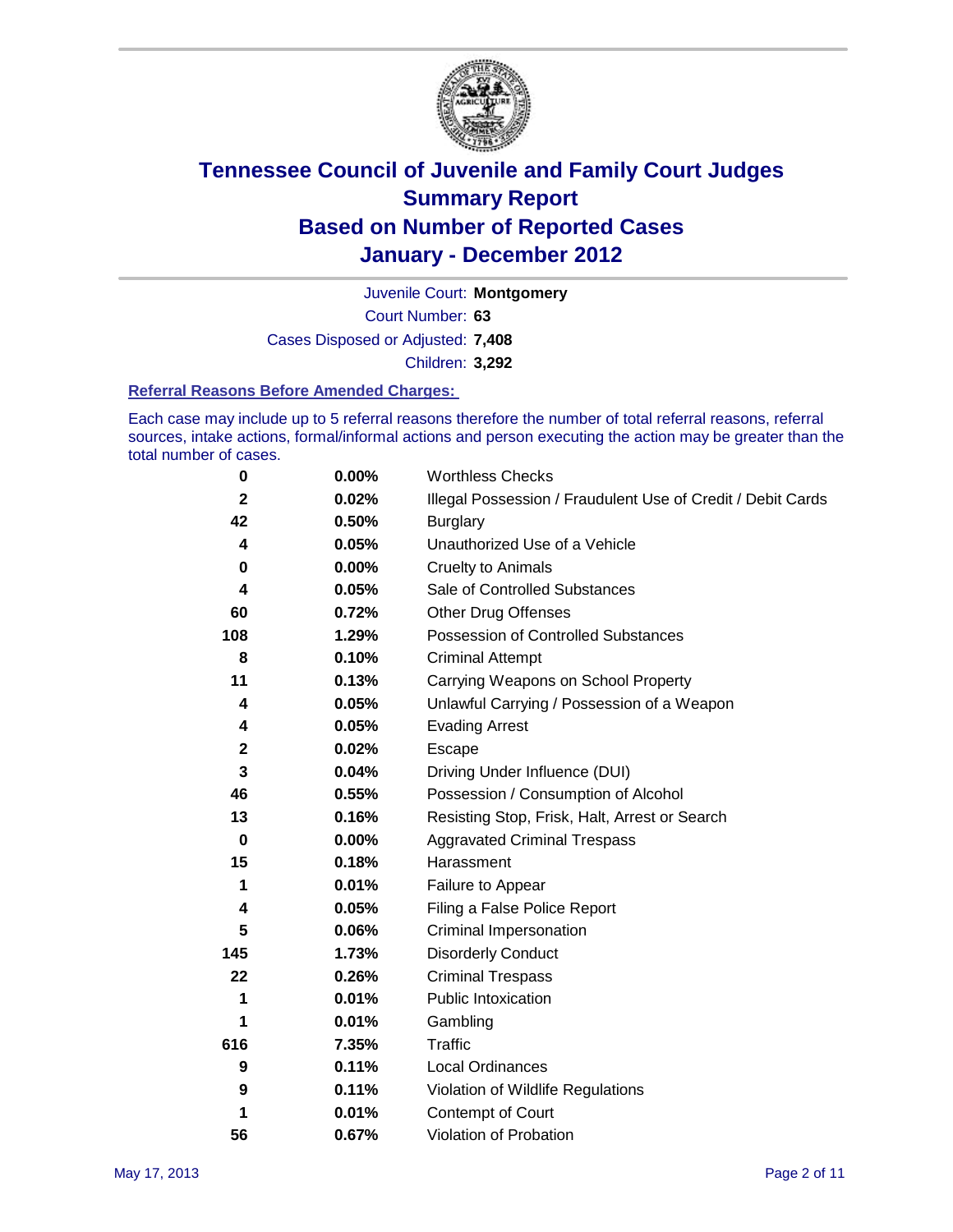

Court Number: **63** Juvenile Court: **Montgomery** Cases Disposed or Adjusted: **7,408** Children: **3,292**

#### **Referral Reasons Before Amended Charges:**

Each case may include up to 5 referral reasons therefore the number of total referral reasons, referral sources, intake actions, formal/informal actions and person executing the action may be greater than the total number of cases.

| $\mathbf 0$             | 0.00%    | Violation of Aftercare                 |
|-------------------------|----------|----------------------------------------|
| 103                     | 1.23%    | <b>Unruly Behavior</b>                 |
| 613                     | 7.32%    | Truancy                                |
| 41                      | 0.49%    | In-State Runaway                       |
| 1                       | 0.01%    | Out-of-State Runaway                   |
| 42                      | 0.50%    | Possession of Tobacco Products         |
| 1                       | 0.01%    | Violation of a Valid Court Order       |
| 56                      | 0.67%    | Violation of Curfew                    |
| 0                       | $0.00\%$ | Sexually Abused Child                  |
| $\overline{\mathbf{2}}$ | 0.02%    | <b>Physically Abused Child</b>         |
| 562                     | 6.71%    | Dependency / Neglect                   |
| 27                      | 0.32%    | <b>Termination of Parental Rights</b>  |
| 7                       | 0.08%    | <b>Violation of Pretrial Diversion</b> |
| 1                       | 0.01%    | Violation of Informal Adjustment       |
| 4,471                   | 53.37%   | <b>Judicial Review</b>                 |
| 9                       | 0.11%    | <b>Administrative Review</b>           |
| 227                     | 2.71%    | <b>Foster Care Review</b>              |
| 365                     | 4.36%    | Custody                                |
| 108                     | 1.29%    | Visitation                             |
| 24                      | 0.29%    | Paternity / Legitimation               |
| 22                      | 0.26%    | <b>Child Support</b>                   |
| 0                       | 0.00%    | <b>Request for Medical Treatment</b>   |
| 0                       | 0.00%    | <b>Consent to Marry</b>                |
| 26                      | 0.31%    | Other                                  |
| 8,378                   | 100.00%  | <b>Total Referrals</b>                 |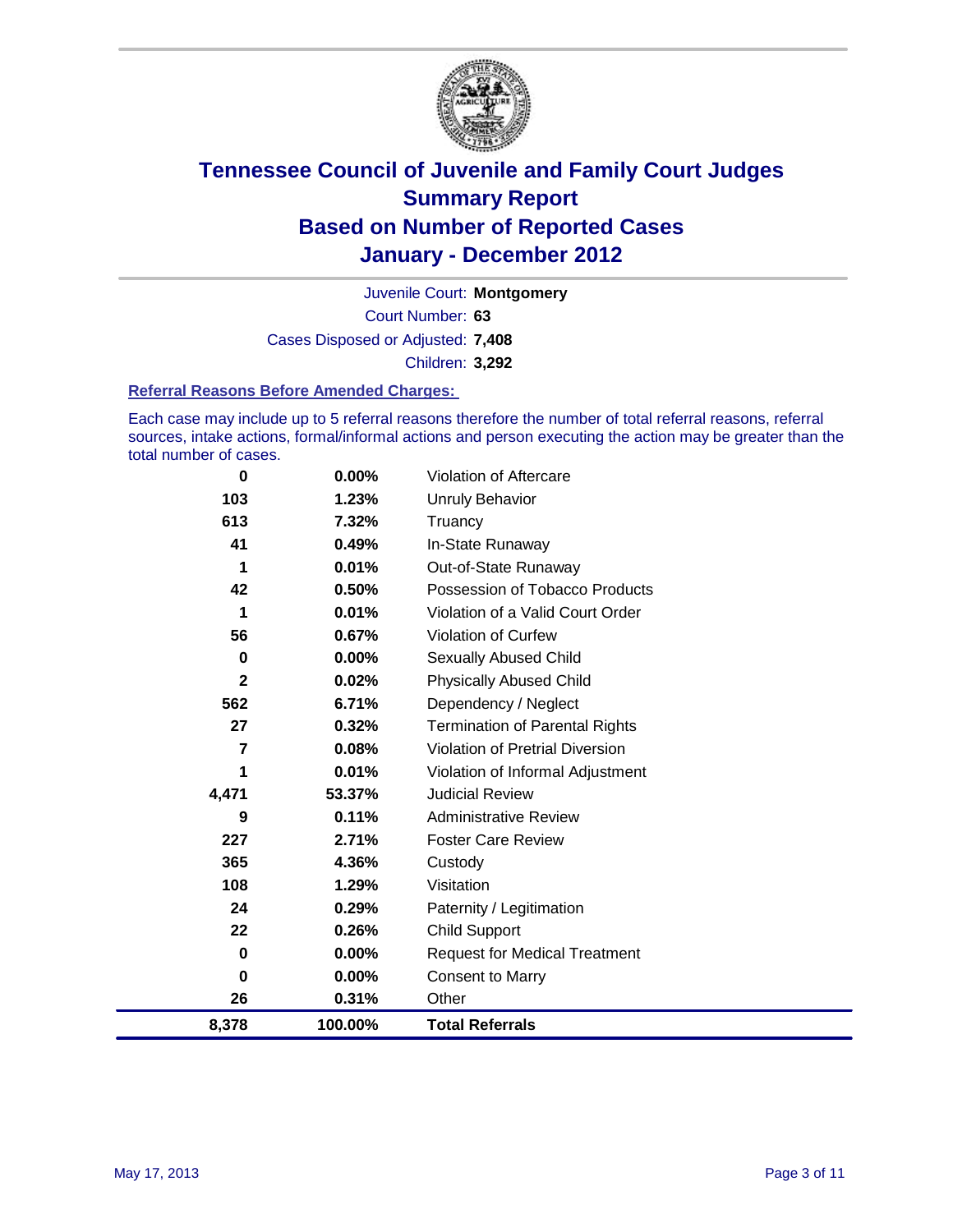

|                            | Juvenile Court: Montgomery        |                                   |  |  |
|----------------------------|-----------------------------------|-----------------------------------|--|--|
|                            |                                   | Court Number: 63                  |  |  |
|                            | Cases Disposed or Adjusted: 7,408 |                                   |  |  |
|                            |                                   | Children: 3,292                   |  |  |
| <b>Referral Sources: 1</b> |                                   |                                   |  |  |
| 1,649                      | 19.68%                            | Law Enforcement                   |  |  |
| 458                        | 5.47%                             | Parents                           |  |  |
| 181                        | 2.16%                             | Relatives                         |  |  |
| 1                          | 0.01%                             | Self                              |  |  |
| 597                        | 7.13%                             | School                            |  |  |
| 4                          | 0.05%                             | <b>CSA</b>                        |  |  |
| 820                        | 9.79%                             | <b>DCS</b>                        |  |  |
| 1                          | 0.01%                             | Other State Department            |  |  |
| 9                          | 0.11%                             | <b>District Attorney's Office</b> |  |  |
| 4,541                      | 54.20%                            | <b>Court Staff</b>                |  |  |
| 12                         | 0.14%                             | Social Agency                     |  |  |
| 14                         | 0.17%                             | <b>Other Court</b>                |  |  |
| 73                         | 0.87%                             | Victim                            |  |  |
| 0                          | 0.00%                             | Child & Parent                    |  |  |
| 0                          | 0.00%                             | Hospital                          |  |  |
| 0                          | 0.00%                             | Unknown                           |  |  |
| 18                         | 0.21%                             | Other                             |  |  |
| 8,378                      | 100.00%                           | <b>Total Referral Sources</b>     |  |  |

### **Age of Child at Referral: 2**

| 3,292 | 100.00% | <b>Total Child Count</b> |  |
|-------|---------|--------------------------|--|
| 0     | 0.00%   | Unknown                  |  |
| 3     | 0.09%   | Ages 19 and Over         |  |
| 697   | 21.17%  | Ages 17 through 18       |  |
| 824   | 25.03%  | Ages 15 through 16       |  |
| 453   | 13.76%  | Ages 13 through 14       |  |
| 288   | 8.75%   | Ages 11 through 12       |  |
| 1,027 | 31.20%  | Ages 10 and Under        |  |
|       |         |                          |  |

<sup>1</sup> If different than number of Referral Reasons (8378), verify accuracy of your court's data.

<sup>2</sup> One child could be counted in multiple categories, verify accuracy of your court's data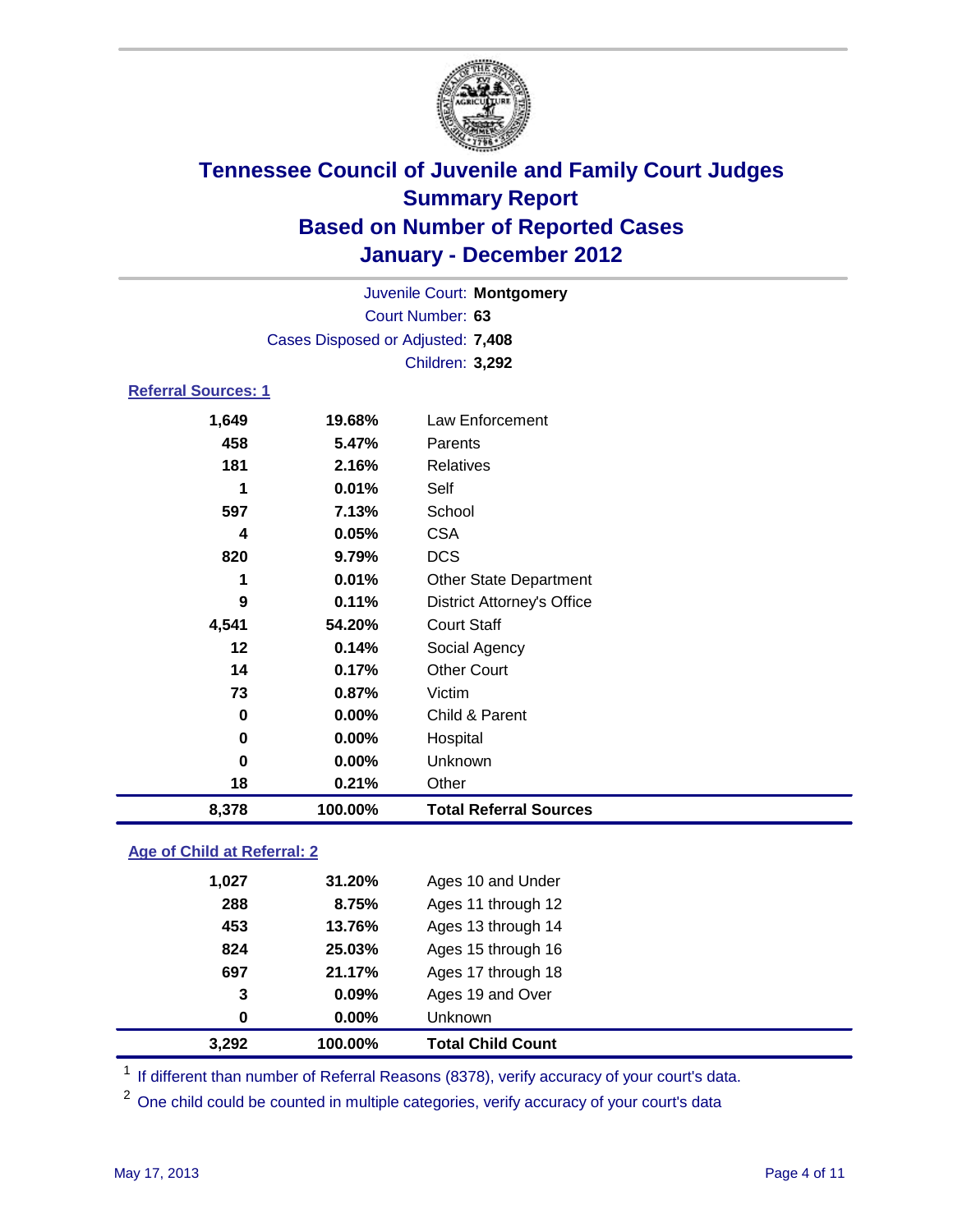

| Juvenile Court: Montgomery              |                                   |                          |  |  |  |
|-----------------------------------------|-----------------------------------|--------------------------|--|--|--|
| Court Number: 63                        |                                   |                          |  |  |  |
|                                         | Cases Disposed or Adjusted: 7,408 |                          |  |  |  |
|                                         |                                   | Children: 3,292          |  |  |  |
| Sex of Child: 1                         |                                   |                          |  |  |  |
| 1,575                                   | 47.84%                            | Male                     |  |  |  |
| 1,205                                   | 36.60%                            | Female                   |  |  |  |
| 512                                     | 15.55%                            | Unknown                  |  |  |  |
| 3,292                                   | 100.00%                           | <b>Total Child Count</b> |  |  |  |
| Race of Child: 1                        |                                   |                          |  |  |  |
| 1,285                                   | 39.03%                            | White                    |  |  |  |
| 729                                     | 22.14%                            | African American         |  |  |  |
| 10                                      | 0.30%                             | Native American          |  |  |  |
| 20                                      | 0.61%                             | Asian                    |  |  |  |
| 83                                      | 2.52%                             | Mixed                    |  |  |  |
| 1,165                                   | 35.39%                            | Unknown                  |  |  |  |
| 3,292                                   | 100.00%                           | <b>Total Child Count</b> |  |  |  |
| <b>Hispanic Origin: 1</b>               |                                   |                          |  |  |  |
| 18                                      | 0.55%                             | Yes                      |  |  |  |
| $\overline{\mathbf{4}}$                 | 0.12%                             | No                       |  |  |  |
| 3,270                                   | 99.33%                            | Unknown                  |  |  |  |
| 3,292                                   | 100.00%                           | <b>Total Child Count</b> |  |  |  |
| <b>School Enrollment of Children: 1</b> |                                   |                          |  |  |  |
| 2,087                                   | 63.40%                            | Yes                      |  |  |  |
| 130                                     | 3.95%                             | <b>No</b>                |  |  |  |
| 1,075                                   | 32.65%                            | Unknown                  |  |  |  |
| 3,292                                   | 100.00%                           | <b>Total Child Count</b> |  |  |  |

<sup>1</sup> One child could be counted in multiple categories, verify accuracy of your court's data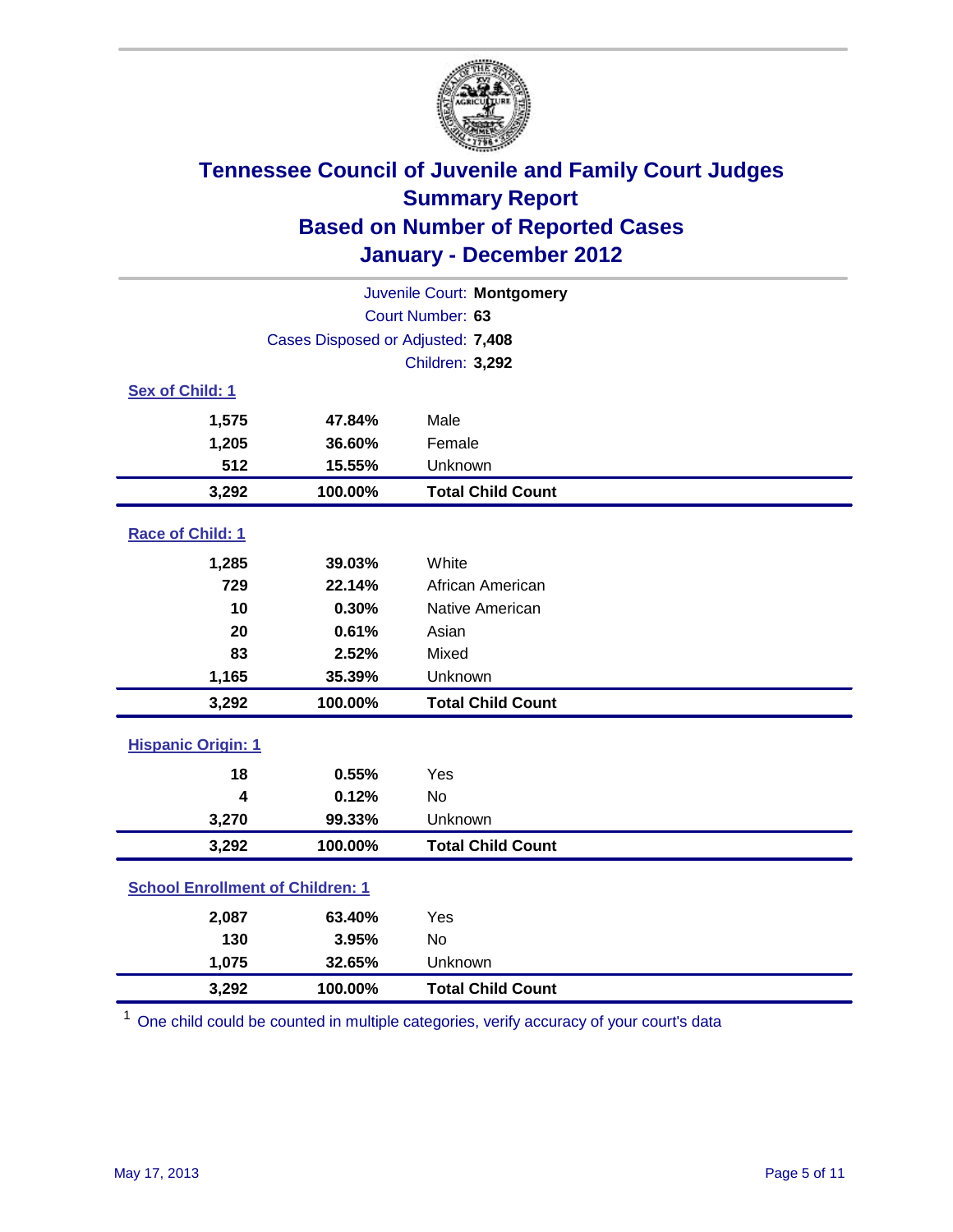

Court Number: **63** Juvenile Court: **Montgomery** Cases Disposed or Adjusted: **7,408** Children: **3,292**

### **Living Arrangement of Child at Time of Referral: 1**

| 3,292        | 100.00%  | <b>Total Child Count</b>     |  |
|--------------|----------|------------------------------|--|
| 18           | 0.55%    | Other                        |  |
| 1,274        | 38.70%   | Unknown                      |  |
| 0            | $0.00\%$ | Independent                  |  |
| 1            | 0.03%    | In an Institution            |  |
| 0            | $0.00\%$ | In a Residential Center      |  |
| $\mathbf{2}$ | 0.06%    | In a Group Home              |  |
| 12           | 0.36%    | With Foster Family           |  |
| 5            | 0.15%    | With Adoptive Parents        |  |
| 43           | 1.31%    | <b>With Relatives</b>        |  |
| 200          | 6.08%    | <b>With Father</b>           |  |
| 1,099        | 33.38%   | <b>With Mother</b>           |  |
| 39           | 1.18%    | With Mother and Stepfather   |  |
| 24           | 0.73%    | With Father and Stepmother   |  |
| 575          | 17.47%   | With Both Biological Parents |  |
|              |          |                              |  |

#### **Type of Detention: 2**

| 7,408 | 100.00%  | <b>Total Detention Count</b> |  |
|-------|----------|------------------------------|--|
| 0     | $0.00\%$ | Other                        |  |
| 7,089 | 95.69%   | Does Not Apply               |  |
| 0     | $0.00\%$ | <b>Unknown</b>               |  |
| 1     | 0.01%    | <b>Psychiatric Hospital</b>  |  |
| 0     | 0.00%    | Jail - No Separation         |  |
| 0     | $0.00\%$ | Jail - Partial Separation    |  |
| 0     | 0.00%    | Jail - Complete Separation   |  |
| 309   | 4.17%    | Juvenile Detention Facility  |  |
| 9     | 0.12%    | Non-Secure Placement         |  |
|       |          |                              |  |

<sup>1</sup> One child could be counted in multiple categories, verify accuracy of your court's data

<sup>2</sup> If different than number of Cases (7408) verify accuracy of your court's data.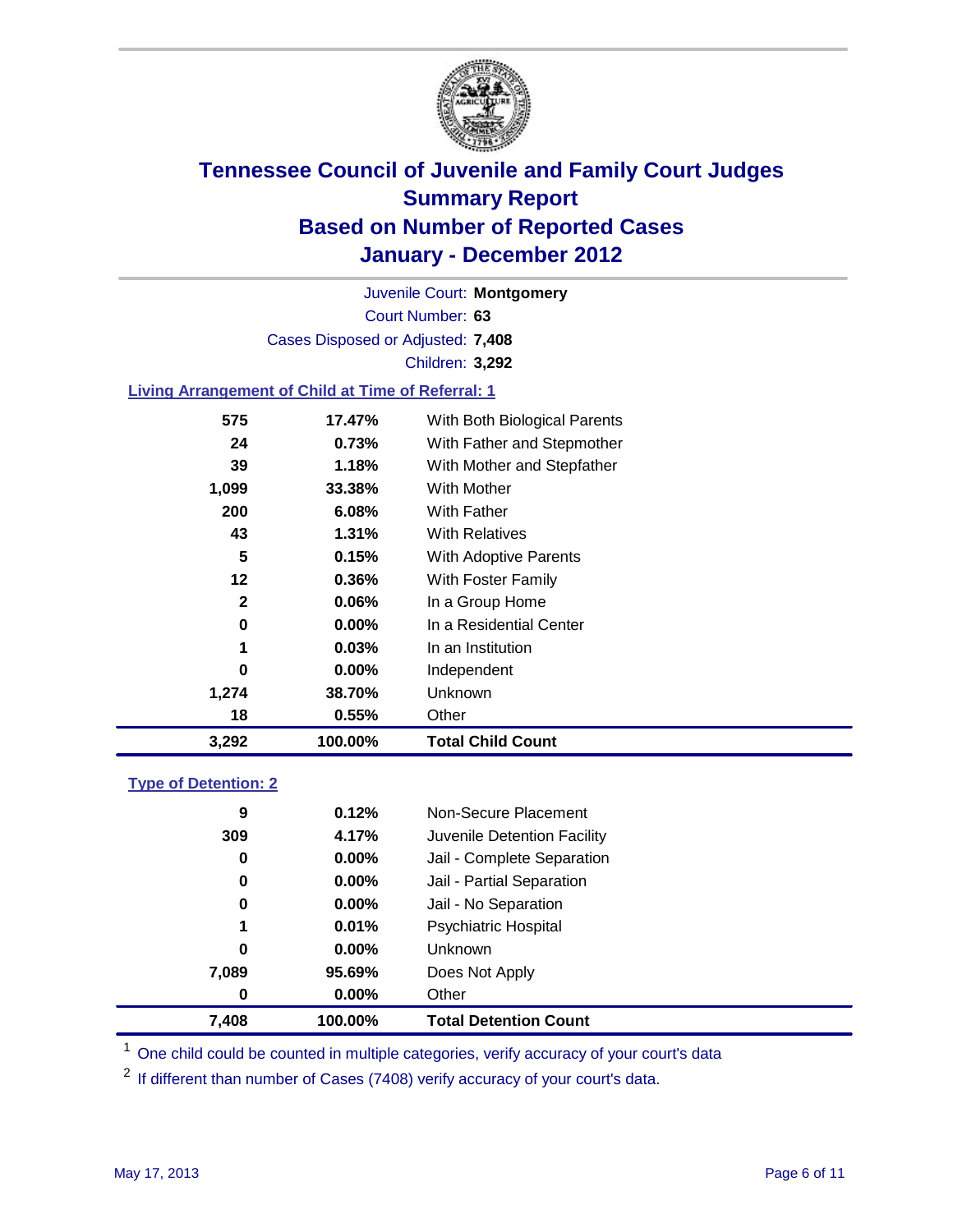

|                                                    | Juvenile Court: Montgomery        |                                      |  |  |  |
|----------------------------------------------------|-----------------------------------|--------------------------------------|--|--|--|
|                                                    | Court Number: 63                  |                                      |  |  |  |
|                                                    | Cases Disposed or Adjusted: 7,408 |                                      |  |  |  |
|                                                    |                                   | Children: 3,292                      |  |  |  |
| <b>Placement After Secure Detention Hearing: 1</b> |                                   |                                      |  |  |  |
| 193                                                | 2.61%                             | Returned to Prior Living Arrangement |  |  |  |
| 71                                                 | 0.96%                             | Juvenile Detention Facility          |  |  |  |
| 4                                                  | 0.05%                             | Jail                                 |  |  |  |
| $\mathbf{2}$                                       | 0.03%                             | Shelter / Group Home                 |  |  |  |
| $\overline{\mathbf{2}}$                            | 0.03%                             | <b>Foster Family Home</b>            |  |  |  |
| 3                                                  | 0.04%                             | <b>Psychiatric Hospital</b>          |  |  |  |
| 0                                                  | 0.00%                             | Unknown                              |  |  |  |
| 7,133                                              | 96.29%                            | Does Not Apply                       |  |  |  |
| 0                                                  | 0.00%                             | Other                                |  |  |  |
| 7,408                                              | 100.00%                           | <b>Total Placement Count</b>         |  |  |  |
| <b>Intake Actions: 2</b>                           |                                   |                                      |  |  |  |
|                                                    |                                   |                                      |  |  |  |
| 2,131                                              | 25.44%                            | <b>Petition Filed</b>                |  |  |  |
| 20                                                 | 0.24%                             | <b>Motion Filed</b>                  |  |  |  |
| 1,264                                              | 15.09%                            | <b>Citation Processed</b>            |  |  |  |
| 3                                                  | 0.04%                             | Notification of Paternity Processed  |  |  |  |
| 4,484                                              | 53.52%                            | Scheduling of Judicial Review        |  |  |  |
| 362                                                | 4.32%                             | Scheduling of Administrative Review  |  |  |  |
| 93                                                 | 1.11%                             | Scheduling of Foster Care Review     |  |  |  |
| 0                                                  | 0.00%                             | Unknown                              |  |  |  |
| 3                                                  | 0.04%                             | Does Not Apply                       |  |  |  |
| 18                                                 | 0.21%                             | Other                                |  |  |  |

<sup>1</sup> If different than number of Cases (7408) verify accuracy of your court's data.

<sup>2</sup> If different than number of Referral Reasons (8378), verify accuracy of your court's data.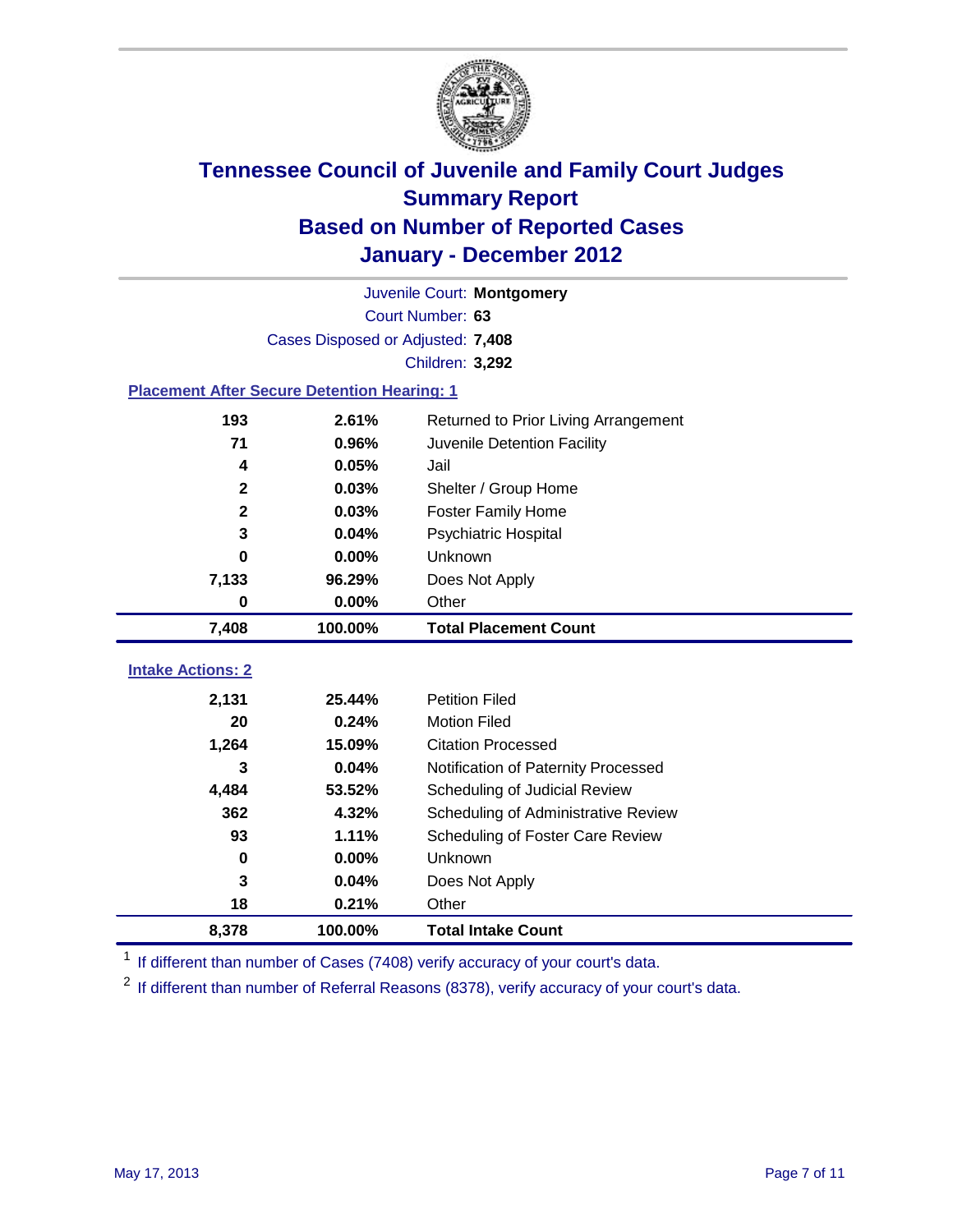

Court Number: **63** Juvenile Court: **Montgomery** Cases Disposed or Adjusted: **7,408** Children: **3,292**

### **Last Grade Completed by Child: 1**

|          | <b>Enrolled in Special Education: 1</b> |                              |  |  |
|----------|-----------------------------------------|------------------------------|--|--|
| 3,292    | 100.00%                                 | <b>Total Child Count</b>     |  |  |
| 1        | 0.03%                                   | Other                        |  |  |
| 1,316    | 39.98%                                  | Unknown                      |  |  |
| $\bf{0}$ | 0.00%                                   | <b>Never Attended School</b> |  |  |
| 35       | 1.06%                                   | Graduated                    |  |  |
| 4        | 0.12%                                   | <b>GED</b>                   |  |  |
| 1        | 0.03%                                   | Non-Graded Special Ed        |  |  |
| 214      | 6.50%                                   | 12th Grade                   |  |  |
| 382      | 11.60%                                  | 11th Grade                   |  |  |
| 328      | 9.96%                                   | 10th Grade                   |  |  |
| 279      | 8.48%                                   | 9th Grade                    |  |  |
| 195      | 5.92%                                   | 8th Grade                    |  |  |
| 154      | 4.68%                                   | 7th Grade                    |  |  |
| 115      | 3.49%                                   | 6th Grade                    |  |  |
| 64       | 1.94%                                   | 5th Grade                    |  |  |
| 29       | 0.88%                                   | 4th Grade                    |  |  |
| 35       | 1.06%                                   | 3rd Grade                    |  |  |
| 39       | 1.18%                                   | 2nd Grade                    |  |  |
| 50       | 1.52%                                   | 1st Grade                    |  |  |
| 28       | 0.85%                                   | Kindergarten                 |  |  |
| 3        | 0.09%                                   | Preschool                    |  |  |
| 20       | 0.61%                                   | Too Young for School         |  |  |

| 1.533 | 46.57%  | Jnknown                  |  |
|-------|---------|--------------------------|--|
| 3.292 | 100.00% | <b>Total Child Count</b> |  |

 $1$  One child could be counted in multiple categories, verify accuracy of your court's data

**1,731 52.58%** No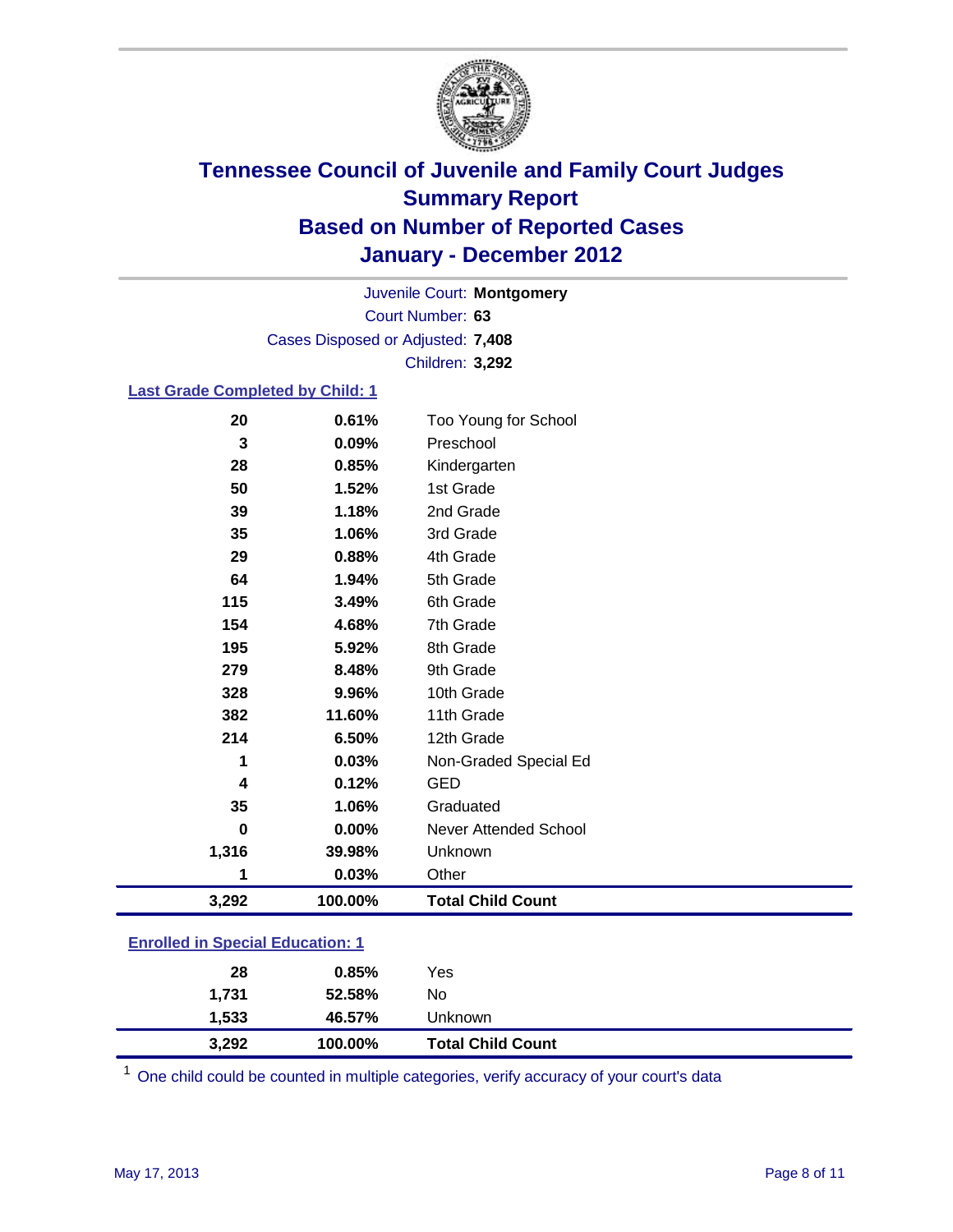

| Juvenile Court: Montgomery   |                                   |                           |  |  |
|------------------------------|-----------------------------------|---------------------------|--|--|
|                              | Court Number: 63                  |                           |  |  |
|                              | Cases Disposed or Adjusted: 7,408 |                           |  |  |
|                              |                                   | <b>Children: 3,292</b>    |  |  |
| <b>Action Executed By: 1</b> |                                   |                           |  |  |
| 4,473                        | 53.39%                            | Judge                     |  |  |
| 2,922                        | 34.88%                            | Magistrate                |  |  |
| 710                          | 8.47%                             | <b>YSO</b>                |  |  |
| 273                          | 3.26%                             | Other                     |  |  |
| 0                            | 0.00%                             | <b>Unknown</b>            |  |  |
| 8,378                        | 100.00%                           | <b>Total Action Count</b> |  |  |

### **Formal / Informal Actions: 1**

| 8,378    | 100.00%  | <b>Total Action Count</b>                        |
|----------|----------|--------------------------------------------------|
| 0        | $0.00\%$ | Unknown                                          |
| 6        | 0.07%    | Other                                            |
| 4,236    | 50.56%   | Case Held Open                                   |
| 1,438    | 17.16%   | <b>Review Concluded</b>                          |
| 1,243    | 14.84%   | <b>Special Proceeding</b>                        |
| 0        | $0.00\%$ | Charges Cleared by Transfer to Adult Court       |
| 5        | 0.06%    | <b>Transfer to Adult Court Hearing</b>           |
| 107      | 1.28%    | <b>Pretrial Diversion</b>                        |
| 601      | 7.17%    | Informal Adjustment                              |
| $\bf{0}$ | $0.00\%$ | <b>Complaint Substantiated Mentally III</b>      |
| 3        | 0.04%    | <b>Complaint Substantiated Abused</b>            |
| 21       | 0.25%    | <b>Complaint Substantiated Dependent/Neglect</b> |
| 108      | 1.29%    | <b>Complaint Substantiated Status Offender</b>   |
| 138      | 1.65%    | <b>Complaint Substantiated Delinquent</b>        |
| 36       | 0.43%    | Retired / Nolle Prosequi                         |
| 436      | 5.20%    | Dismissed                                        |

<sup>1</sup> If different than number of Referral Reasons (8378), verify accuracy of your court's data.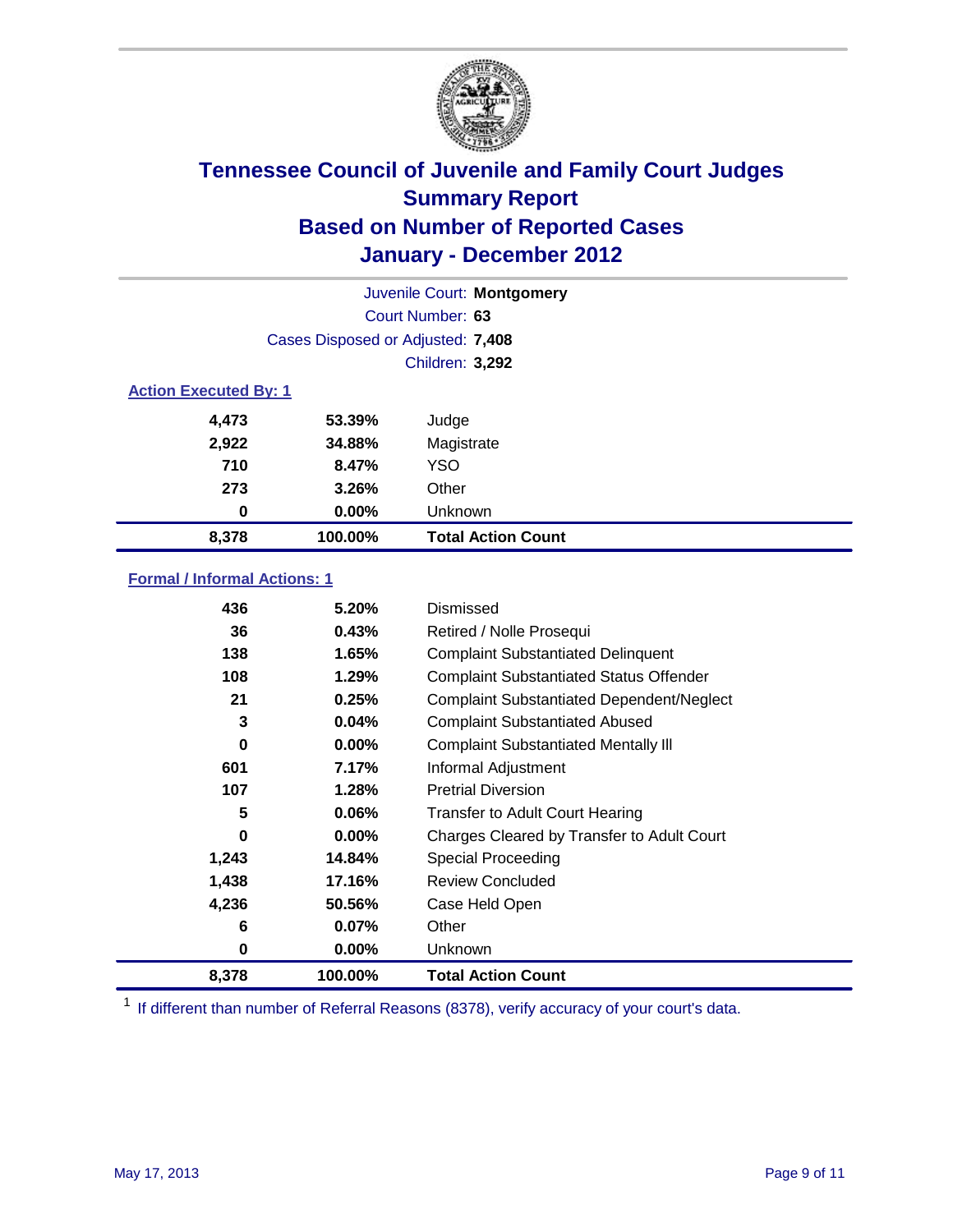

|                       |                                   | Juvenile Court: Montgomery                            |
|-----------------------|-----------------------------------|-------------------------------------------------------|
|                       |                                   | Court Number: 63                                      |
|                       | Cases Disposed or Adjusted: 7,408 |                                                       |
|                       |                                   | Children: 3,292                                       |
| <b>Case Outcomes:</b> |                                   | There can be multiple outcomes for one child or case. |
| 1,034                 | 7.79%                             | <b>Case Dismissed</b>                                 |
| 587                   | 4.42%                             | Case Retired or Nolle Prosequi                        |
| 1,490                 | 11.23%                            | Warned / Counseled                                    |
| 4,206                 | 31.69%                            | <b>Held Open For Review</b>                           |
| 87                    | 0.66%                             | Supervision / Probation to Juvenile Court             |
| 60                    | 0.45%                             | <b>Probation to Parents</b>                           |
| 125                   | 0.94%                             | Referral to Another Entity for Supervision / Service  |
| 189                   | 1.42%                             | Referred for Mental Health Counseling                 |
| 103                   | 0.78%                             | Referred for Alcohol and Drug Counseling              |
| 25                    | 0.19%                             | <b>Referred to Alternative School</b>                 |
| 1                     | 0.01%                             | Referred to Private Child Agency                      |
| 247                   | 1.86%                             | Referred to Defensive Driving School                  |
| 9                     | 0.07%                             | Referred to Alcohol Safety School                     |
| 354                   | 2.67%                             | Referred to Juvenile Court Education-Based Program    |
| 50                    | 0.38%                             | Driver's License Held Informally                      |
| 5                     | 0.04%                             | <b>Voluntary Placement with DMHMR</b>                 |
| 67                    | 0.50%                             | <b>Private Mental Health Placement</b>                |
| 7                     | 0.05%                             | <b>Private MR Placement</b>                           |
| 1                     | 0.01%                             | Placement with City/County Agency/Facility            |
| 28                    | 0.21%                             | Placement with Relative / Other Individual            |
| 85                    | 0.64%                             | Fine                                                  |
| 107                   | 0.81%                             | <b>Public Service</b>                                 |
| 45                    | 0.34%                             | Restitution                                           |
| 4                     | 0.03%                             | <b>Runaway Returned</b>                               |
| 167                   | 1.26%                             | No Contact Order                                      |
| 6                     | 0.05%                             | Injunction Other than No Contact Order                |
| 192                   | 1.45%                             | <b>House Arrest</b>                                   |
| 5                     | 0.04%                             | <b>Court Defined Curfew</b>                           |
| 0                     | 0.00%                             | Dismissed from Informal Adjustment                    |
| $\mathbf 2$           | 0.02%                             | <b>Dismissed from Pretrial Diversion</b>              |
| 57                    | 0.43%                             | Released from Probation                               |
| 5                     | 0.04%                             | <b>Transferred to Adult Court</b>                     |
| 2                     | 0.02%                             | <b>DMHMR Involuntary Commitment</b>                   |